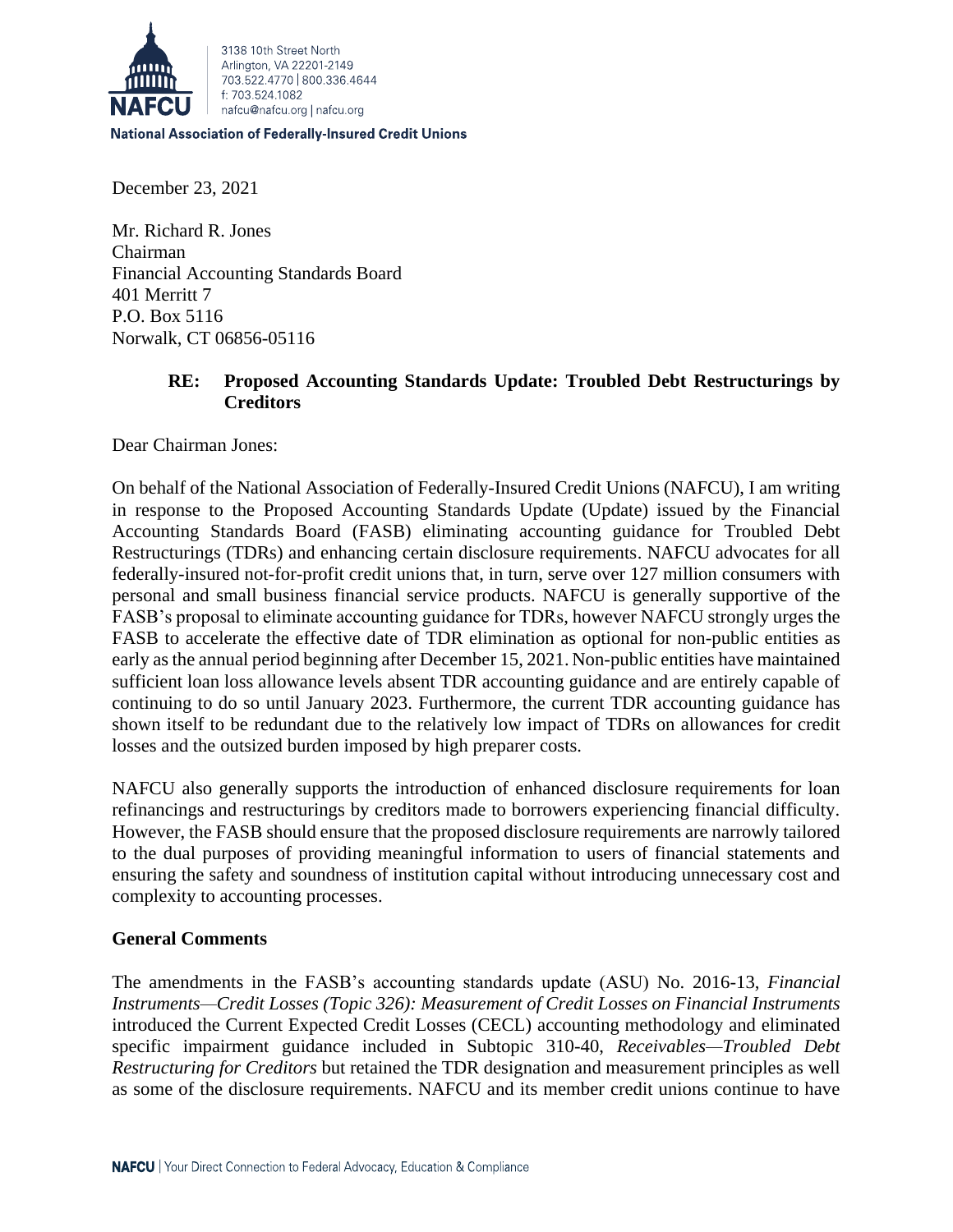Financial Accounting Standards Board December 23, 2021 Page 2 of 6

serious concerns with the impacts of the adoption of CECL as well as the dearth of resources that the FASB has made available to credit unions, including the lack of roundtables or gatherings specifically focused on smaller institutions that have not yet adopted CECL. NAFCU has consistently called on the FASB to exempt credit unions since the adoption of the CECL standard. On October 14, 2021, NAFCU wrote to the FASB requesting that FASB exempt all non-public entities from compliance with CECL in 2023.

On March 27, 2020, President Trump signed into law the *Coronavirus Aid, Relief, and Economic Security Act* (CARES Act), which provides relief from certain requirements under Generally Accepted Accounting Principles (GAAP). Section 4013 of the CARES Act gives entities temporary relief from the accounting and disclosure requirements for TDRs under ASC 310-40<sup>1</sup> in certain situations. In addition, on April 7, 2020, a group of banking agencies (the "Agencies")<sup>2</sup> issued an interagency statement that offers some practical expedients for evaluating whether loan modifications that occur in response to the coronavirus disease 2019 ("COVID-19") pandemic are TDRs. Credit unions and other financial institutions quickly adapted to the suspension of TDR accounting requirements. In the absence of TDR requirements, entities voluntarily disclosed meaningful information regarding modifications made to accommodate borrowers and were able to leverage the regulatory qualitative framework<sup>3</sup> to ensure safety and soundness of institution capital through appropriate loan loss allowance levels.

Notably, the relief related to TDRs under the CARES Act was extended by the *Consolidated Appropriations Act, 2021* (CAA), which was signed into law on December 27, 2020. Under the CAA, such relief will continue until to the earlier of (1) 60 days after the date the COVID-19 national emergency comes to an end or (2) January 1, 2022. As the TDR relief under the CARES Act rapidly approaches its end date, the FASB should be cognizant of the strong potential for millions of borrowers, many of whom received modifications that would have qualified as TDRs but for the CARES Act, to require modifications in 2022. Current FASB guidance in paragraph 310-40-15-18 requires entities to look at prior modifications over the life of the loan in determining whether the modification is for an "insignificant" amount of time to avoid TDR classification. Those borrowers requiring modifications during the pandemic and again in 2022 would be much more likely to have their modifications classified as a TDR, and financial institutions could be poised to see a significant influx of TDRs, less than a year before CECL adoption.

At the July 14, 2021, Board meeting, the Board added a project to its technical agenda to address the accounting for TDRs by creditors for entities that have adopted CECL and to enhance disclosure requirements for certain modifications, specifically those that are considered to be loss mitigating. As the FASB considers the proposal to eliminate TDR accounting guidance it should bear in mind that the overwhelming evidence and feedback from stakeholders all point toward the

<sup>1</sup> FASB Accounting Standards Codification (ASC) Subtopic 310-40, Receivables: Troubled Debt Restructurings by Creditors.

<sup>&</sup>lt;sup>2</sup> The Board of Governors of the Federal Reserve System, the Federal Deposit Insurance Corporation, the National Credit Union Administration, the Office of the Comptroller of the Currency, the Consumer Financial Protection Bureau, and the State Banking Regulators.

<sup>&</sup>lt;sup>3</sup> Interagency Policy Statement on the Allowance for Loan and Lease Losses (pre-CECL adoption) or Interagency Policy Statement on Allowances for Credit Losses (post-CECL adoption)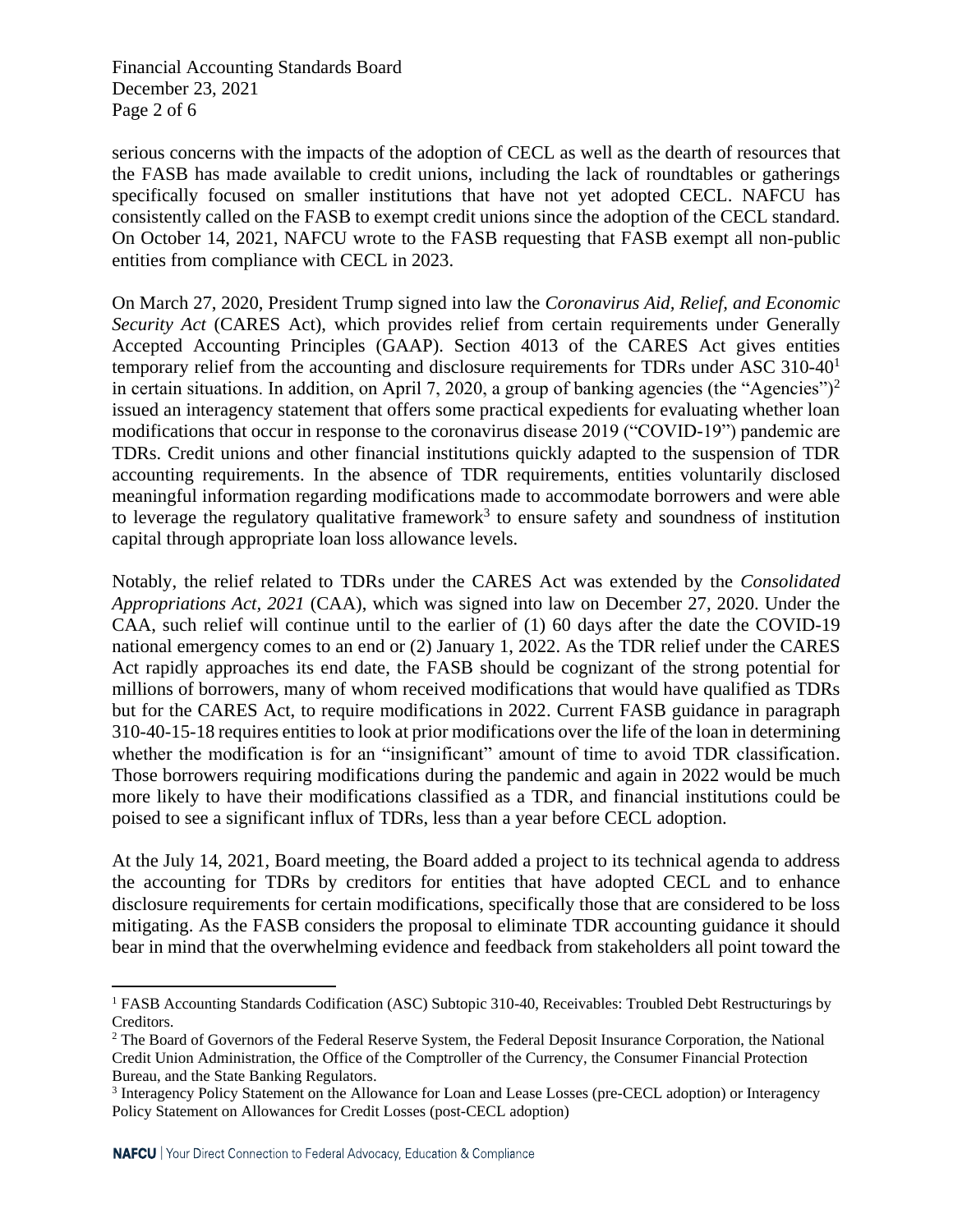Financial Accounting Standards Board December 23, 2021 Page 3 of 6

conclusion that the costs of TDR accounting far outweigh the insignificant benefit TDR designation provides, and that elimination of TDR guidance need not be predicated on adoption of CECL.

# **Elimination of TDR Accounting Guidance**

Notwithstanding its opposition to the imposition of CECL on non-public filers, NAFCU supports the Update's proposal to eliminate accounting guidance for TDRs. The FASB has posited that the designation of TDRs would be made redundant by CECL. Stakeholders have reported that TDR designation and disclosure may no longer be meaningful after the adoption of CECL because lifetime credit losses have already been captured under the CECL method and overlap with certain disclosure requirements in Topic 326.

Furthermore, financial statement preparers cited a high cost and complexity associated with determining whether a modification represents a TDR and further measuring the effect of the TDR on an allowance for credit losses. Specifically, preparers indicated that the effect of certain TDRs could be captured only through a discounted cash flow model, which can be labor-intensive and result in having to utilize a different allowance method for loans that had been modified as a TDR as compared with other similar loans in their portfolios. Preparers also acknowledged that after a loan has been modified as a TDR, the TDR designation remains with it throughout the remaining life of the loan because of the measurement requirements. Additionally, those preparers noted that the effect of performing a discounted cash flow model for those loans does not result in a significant adjustment to the allowance for credit losses following the expected lifetime loss estimate required by the amendments in CECL, suggesting that the cost does not justify the benefits.

Although TDR accounting under CECL is no doubt unnecessary and costly, the more compelling argument for the elimination of TDRs was borne out by the conditions of the COVID-19 pandemic. TDR recognition and measurement requirements were not needed for preparers to adequately respond to the crisis to be able to produce sound, decision-useful financial information to users. In fact, users of financial statements have indicated preference for the voluntary disclosures stemming from the response to the COVID-19 emergency as compared to existing TDR designation, measurement, and disclosure requirements. The existing TDR accounting requirements are therefore not meaningful and can be justifiably eliminated immediately for both public and nonpublic entities.

The FASB has requested feedback on whether it would be operable, in the absence of TDR accounting, to use paragraphs 310-20-35-9 through 35-11 of Subtopic 310-20 to determine whether a modification results in a new loan or a continuation of an existing loan. NAFCU and its member credit unions support the proposed alternative determination process as it would be operable using existing credit union resources and processes. Credit unions must already have systems, data, and processes in place to maintain compliance with GAAP and would be capable of applying the loan refinancing and restructuring guidance to determine whether a modification results in a new loan or a continuation of an existing loan. Paragraphs 310-20-35-9 through 35-11 currently provide credit unions with the framework to determine the treatment of fees or costs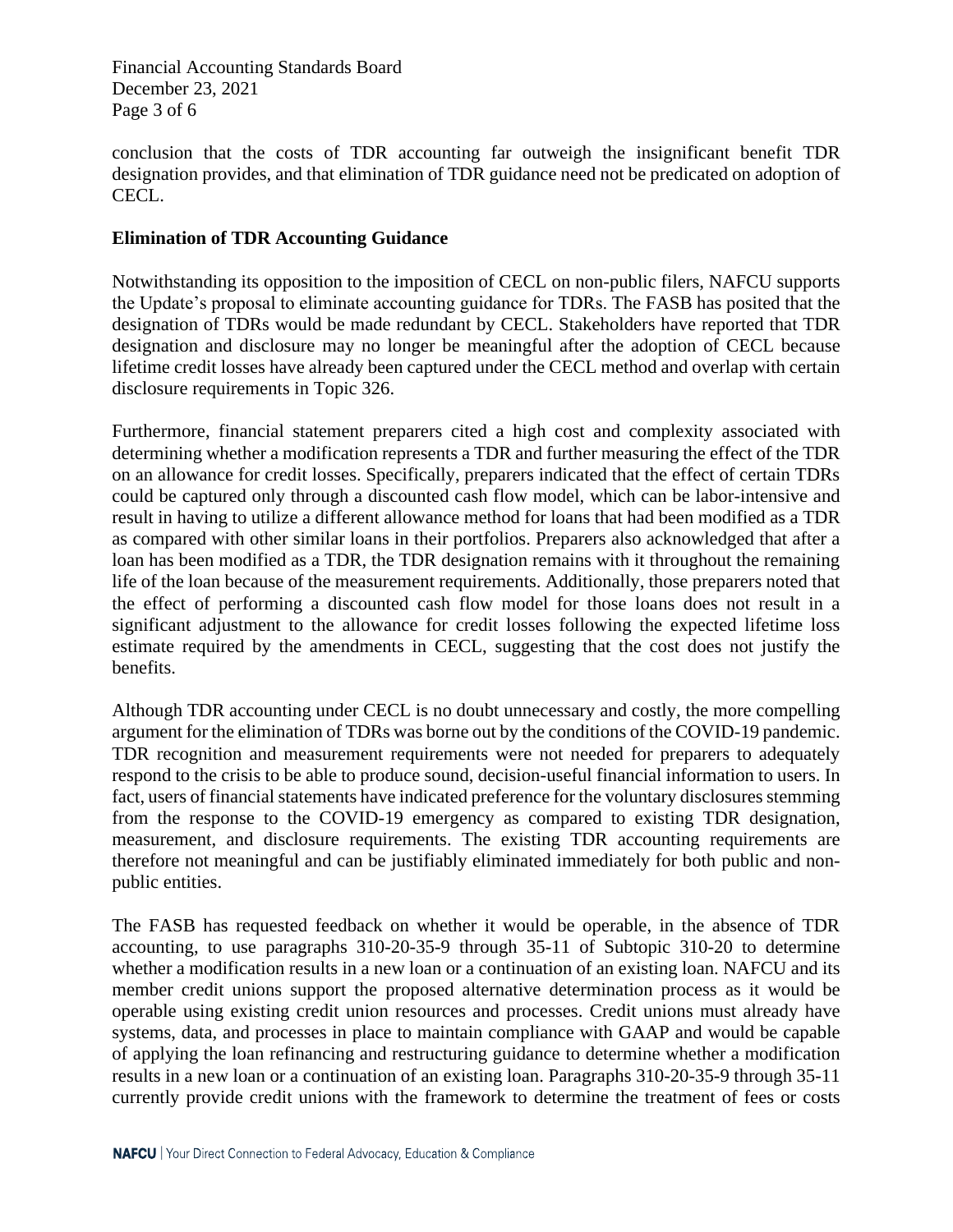Financial Accounting Standards Board December 23, 2021 Page 4 of 6

associated with refinanced or restructured loans that are not TDRs and would be equally operable in the absence of TDRs.

This guidance could, however, benefit from clarification regarding the accounting for legal fees and other direct costs associated with modifications concerning foreclosures or repossessions of collateral. Paragraph 310-20-35-12C discusses receipt of assets resulting in partial satisfaction of receivables in connection with a refinance or restructuring. Paragraph 310-40-25-1 addresses costs incurred by entities associated with obtaining assets in connection with foreclosure or repossession of the original loan's collateral, indicating that these costs be expensed as incurred. In order to ensure consistent treatment of the fees incurred when there is a partial satisfaction of receivables related to a refinance or restructuring resulting from foreclosure or repossession of collateral, the FASB should include paragraph 310-40-25-1 in the proposed amendments, revised as follows:

"Legal fees and other direct costs incurred by a creditor to effect a troubled debt modification of a receivable in which a borrower is facing financial difficulty shall be included in expense when incurred."

### **Enhanced Disclosures**

The proposed amendments related to recognition and measurement changes on loan modifications would produce meaningful information for financial statement users even without the designation of certain modifications as TDRs. The FASB should not amend the guidance to increase the likelihood that TDRs are accounted for as new loans. Supplementing the proposed amendments to ensure more modified loans are accounted for as new, as opposed to existing loans, would likely result in additional costs to financial institutions without a corresponding benefit to financial statement users.

Although supportive of portions of the amendments, NAFCU member credit unions have expressed concern regarding operability and auditing in certain disclosures. Existing requirements to disclose defaults of TDRs within the previous 12 months and for which there is a default during the period (paragraph 310-10-50-34) have been revised and included in the proposed amendment in paragraph 310-10-50-42. However, we believe the revision to proposed paragraph 310-10-50- 42 below will both (a) enhance information furnished to users of the financial statements through providing a greater time frame over which performance is monitored and disclosed; and (b) result in substantial reduction in reporting complexity for preparers, including simplification of processes and controls:

"For each period for which a statement of income is presented, an entity shall disclose the following information about financing receivables that had a payment default during the period and has been modified during the period(s) because the debtor was experiencing financial difficulty.".

The FASB has requested feedback on whether there are certain modification types that should not be included in the disclosures in the proposed amendments. NAFCU agrees with the decision in the Update to exclude several categories of modification disclosures, including the disclosure of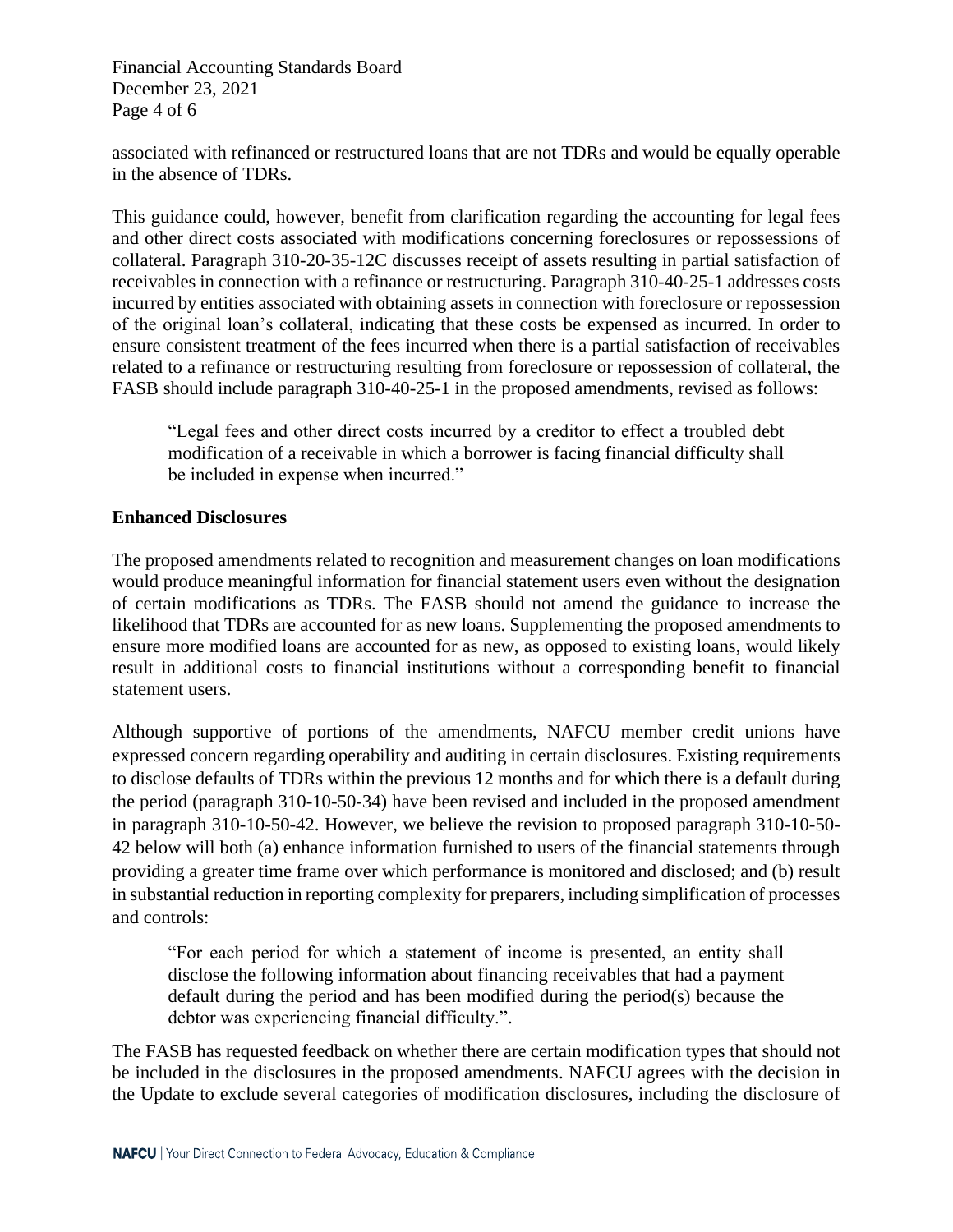Financial Accounting Standards Board December 23, 2021 Page 5 of 6

modifications of receivables measured at fair value through earnings, receivables measured at the lower of amortized cost basis or fair value, short-term trade accounts receivable recognized in accordance with Topic 606, and participant loans in defined contribution plans. However, NAFCU's member credit unions support the inclusion of disclosures for all modifications associated with borrowers facing financial difficulty. This uniform approach will help to further ensure comparability of financial information between entities. If the FASB were to exclude certain modification types from its disclosure requirements, it could result in distorting the financial information available to users regarding the magnitude, financial effect, and degree of success the modifications have had on the entity.

# **Transition**

The FASB should accelerate the effective date of elimination of TDR accounting guidance as optional for non-public entities as early as the annual period beginning after December 15, 2021, and revise paragraphs 326-10-65-5(a) through 65-5(b) to effectuate that change. NAFCU supports the prospective approach to transition to the pending disclosures required by paragraphs 310-10- 50-38 through 50-42. NAFCU's member credit unions have reported that preparers may struggle with the costs associated with reporting information required by the proposed amendment related to retrospective modifications executed prior to the effective date.

NAFCU agrees with the prospective transition, with the option to apply a modified retrospective transition method, noted in paragraph 326-10-65-5(c)(2) of the proposed amendment. Many credit unions are likely to elect to apply the modified retrospective transition method to avoid costs to maintain and report a separate portfolio of loans subject to alternative impairment measurement criteria. For entities choosing this election, the FASB should issue transition guidance to clarify that the unwinding of any prior TDR designation in the year of adoption does not require reassessment of any restructurings occurring in a period prior to adoption in accordance with paragraphs 310-20-35-9 through 35-11. Absent additional guidance, entities may determine restructurings that occurred in a period prior to adoption may need to be accounted for as a new loan as of adoption of this proposed amendment, thereby introducing substantial complexity in determining the cumulative effect adjustment. Additional transition guidance is needed when maintaining the use of a discounted cash flow method when determining loan loss reserves for any previously designated TDR as the effective interest rate may prove overly complex and burdensome to determine for many preparers.

# **Effective Date**

NAFCU recommends the acceleration of the effective date of elimination of TDR accounting guidance as optional for non-public entities as early as the annual period beginning after December 15, 2021. As an alternative to the aforementioned recommendation, due to the expected expiration of the TDR accounting suspension noted in Section 4013 of the CARES Act, as well as the accommodations noted in the Interagency Statement on Loan Modifications and Reporting for Financial Institutions Working with Customers Affected by the Coronavirus (Revised), we recommend the FASB provide guidance to non-public entities regarding application of paragraph 310-40-15-18, which states: